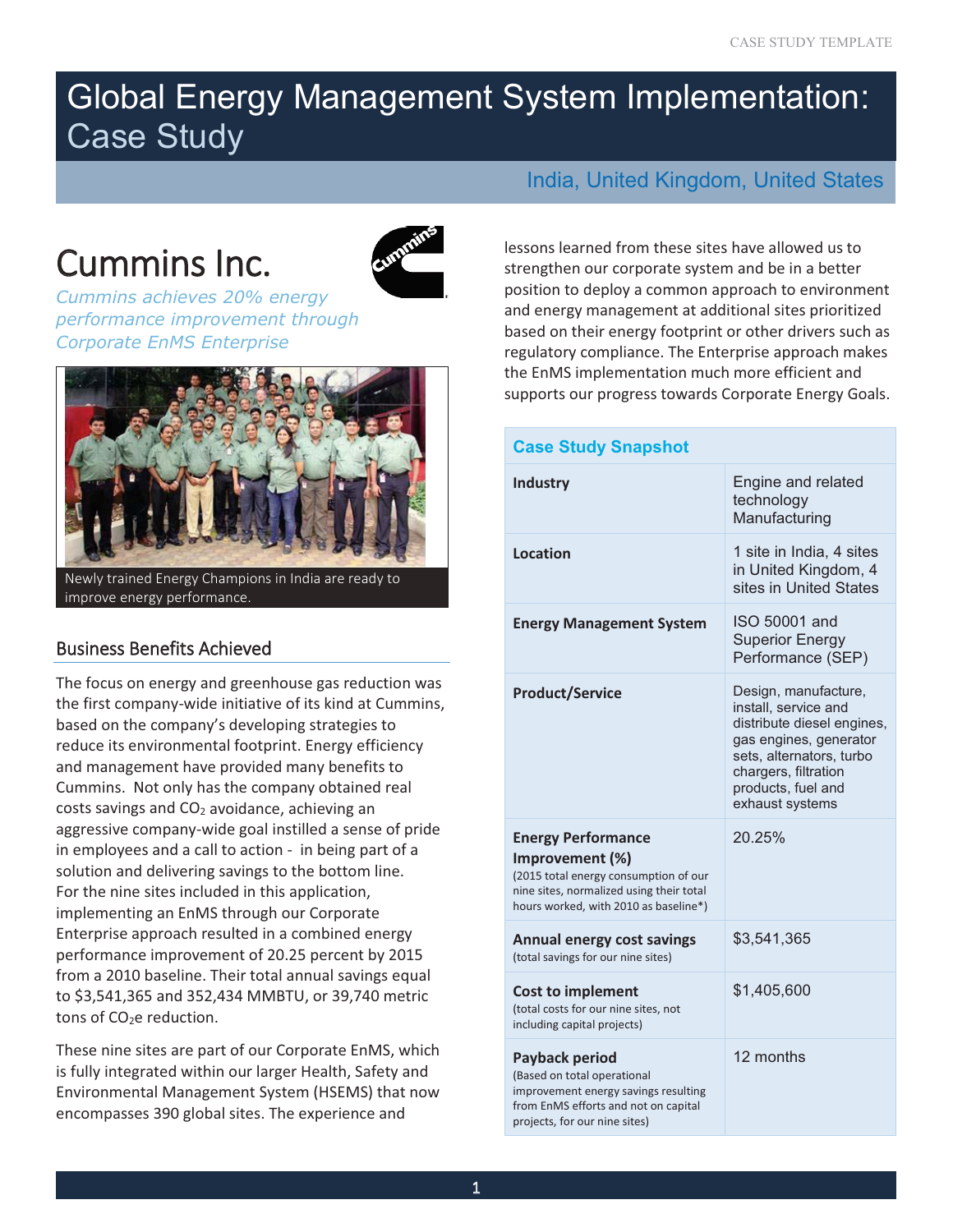\* 2010 is the common baseline used to calculate the energy performance improvement of our 9 sites in this application. In 2010, Cummins established energy as a significant aspect in its environmental management system.

 *performance. Throughout this process,* **"***The ISO 50001 and SEP Program development process drove a data driven approach which helped our site energy team focus our efforts and attain greater energy Columbus Technical Center employees demonstrated passion and hard work to make a positive impact on our internal processes, on the environment, and on Cummins' bottom line***."** 

— Wayne Eckerle, Vice President, Corporate Research and Technology

# Company (or Facility) Profile

With 54,600 employees globally, Cummins is a global power leader that designs, manufactures, sells and services diesel engines and related technology around the world. Cummins serves its customers through its network of 600 company-owned and independent distributor facilities and more than 7,200 dealer locations in over 190 countries and territories.

This application focuses on nine EnMS certified facilities which employ approximately 11,600 people. Seven sites are certified to the international energy management standard ISO 50001 and two are both ISO 50001 and Superior Energy Performance (SEP) certified. SEP is an energy management program offered by the U.S. Department of Energy. Eight out of those nine facilities are manufacturing sites, with the ninth a research and development Centre (SEP certified).

In the course of their manufacturing and testing activities, our certified sites consume electricity, natural gas, and diesel fuel for a total of 4,560 TJ per year (based on 2015 primary energy consumption) which represent a spend over \$40,323,800.

## Business Case for Energy Management

 **Energy's role in corporate strategy**: At Cummins, our mission statement says "we demand that everything we do leads to a cleaner, healthier and safer environment." Energy and greenhouse gas reduction is key to fulfilling this mission and a key component of the company's environmental sustainability plan.

 energy efficiency and were engaged accordingly across **Drivers**: Cummins focus on energy management became a priority for a number of reasons. First, the company's environmental policy mandates company actions to reduce its emissions and impacts on natural resources. Cummins' efforts to measure its global footprint highlighted opportunities to reduce its impacts and contribute to the bottom line through energy efficiencies. Initial successes in these areas created further momentum and ultimately brought stakeholder recognition of Cummins as an energy and environmental leader. Senior leaders and global employees rallied around the effort due to continued success in driving efficiency and reducing operating cost and risk. The company also found that its efforts to measure and manage energy positioned it well to comply with developing energy/carbon related regulatory requirements and costs. Non-energy drivers included the desire to be recognized by employees, customers and shareholders as a great company known for social responsibility, of which energy efficiency and  $CO<sub>2</sub>$  reduction is a part. Employee motivation was also key, considering that all employees can contribute to the company.

**Energy management program**: Cummins has been a part of and learned much from five main energy management programs: U.S. Environmental Protection Agency's (EPA) Climate leaders program (joined in 2006); U.S. Department of Energy's (DOE) Save Energy Now LEADERS program (joined in 2009); the DOE's Better Buildings, Better Plants Challenge program (joined in 2011); DOE Superior Energy Performance program (joined in 2012, first SEP certified site in 2013);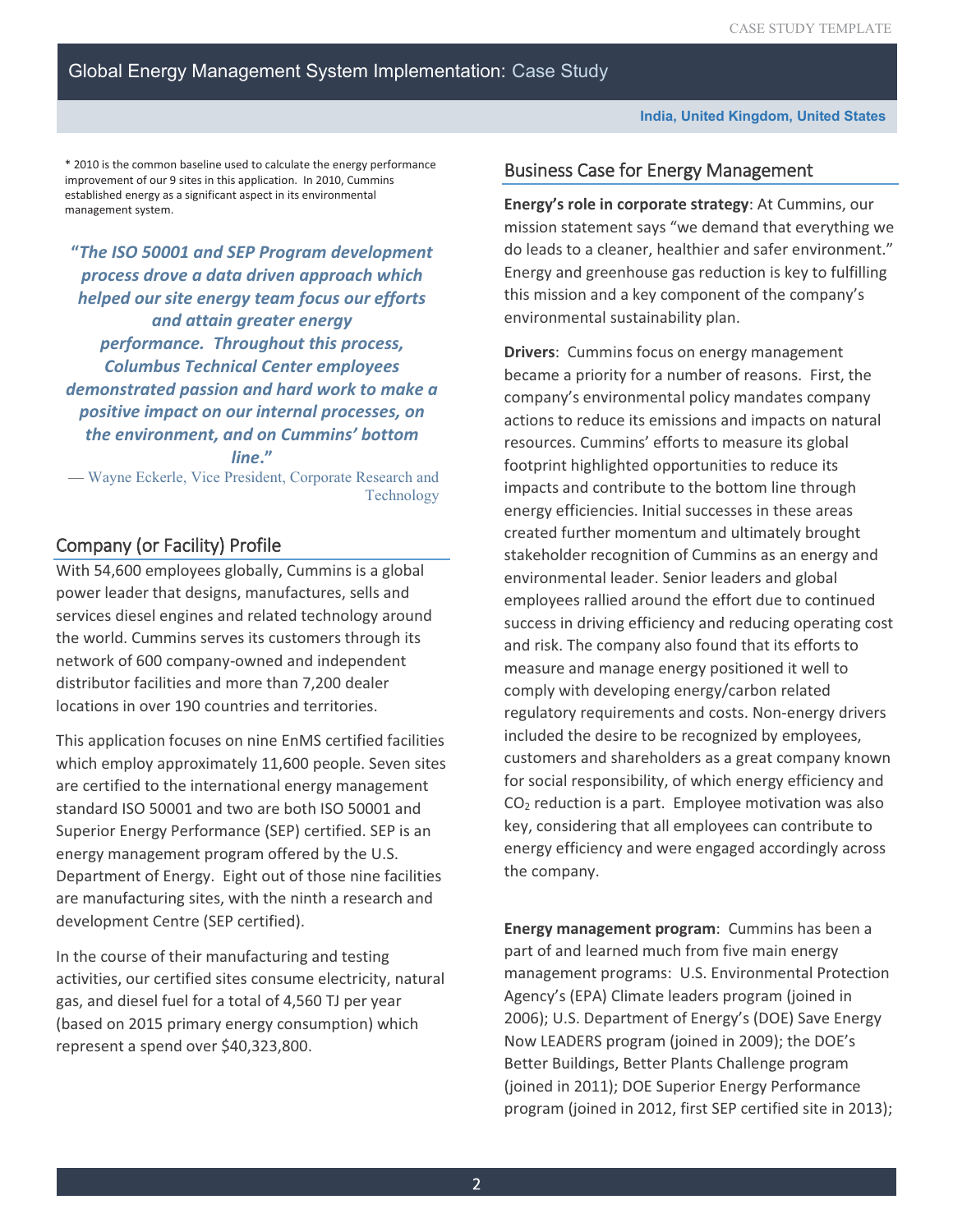DOE SEP Enterprise-wide Accelerator (joined in 2014, second SEP site certified in 2015).

 emissions intensity by 25 % by 2010 from 2005 as part **History of energy reduction approach**: In 2006, Cummins set its first energy goal to reduce GHG of the U.S. EPA's Climate Leaders program. We surpassed this goal by achieving a 28 % in GHG emissions intensity reduction. In 2010, we set another goal: 25 % reduction in energy use (27% GHG emissions intensity reduction) by the end of 2015 (also compared to a 2005 baseline, adjusted for sales). At the same time, Cummins established energy consumption as a corporate "Significant Environmental Aspect" of our Enterprise Environmental Management System. This designation uses the power of the ISO 14001 structure to systematically drive, track and improve energy performance at all our ISO 14001 certified sites globally, in advance of the development of the ISO 50001 Standard.

In 2013, an initial three sites certified to ISO 50001, one of which was also SEP certified. This pilot site implementation was a great success allowing the company to go a step further and use an Enterprise EnMS approach to support the achievement of our corporate energy goals. In 2014, we joined the SEP Enterprise-wide Accelerator program coordinated by the U.S .DOE which encouraged us to deploy the SEP standard at three additional sites. This further allowed us to grow our internal energy management expertise. In parallel, Cummins identified ISO 50001 priority sites based on their energy footprint to join the Enterprise EnMS and support the achievement of our energy goals. The company found that EnMS implementation supported a path to ensure regulatory compliance (e.g. EU Energy Efficiency Directive).

In 2015, we exceeded our second energy/GHG goals set in 2010 (respectively 34% and 35% for energy and GHG intensity reduction). At the end of that year, six additional sites were ISO 50001 certified, including one SEP Site. The success of the program confirmed that the

 practices and accelerate site EnMS implementation approach to manage energy through an Enterprise EnMS was effective and efficient means to sustain improvements, systematize energy management through a common approach and tools.

 achieve a total of 40 certified sites by 2020. In 2016, Cummins plans to release new energy goals as part of our 2020 Sustainability Plan. The goal will have an energy reduction component as well as a renewable energy commitment. To support those aggressive goals, we plan to continue to roll out our Enterprise EnMS to

# **EnMS Implementation Approach**



This chart shows Cummins implementation strategy for achieving ISO 50001 and Superior Energy Performance at its sites. Priority sites were implemented first, with 90% of Cummins carbon footprint to be included in these programs by 2020.

## Keys to Success

- Get senior management buy-in from the start.
- Set external goals and report transparently.
- Understand where, when and how energy is used.
- •Use readily available tools and procedures.
- •Engage employees at all levels: individually and in teams, from top managers to the shop floor.
- •Harness the technical expertise on-site.
- Partner with others outside the organization.
- Integrate energy in the existing HSEMS to make energy efficiency a routine part of all employee work.
- •Acknowledge and reward accomplishments.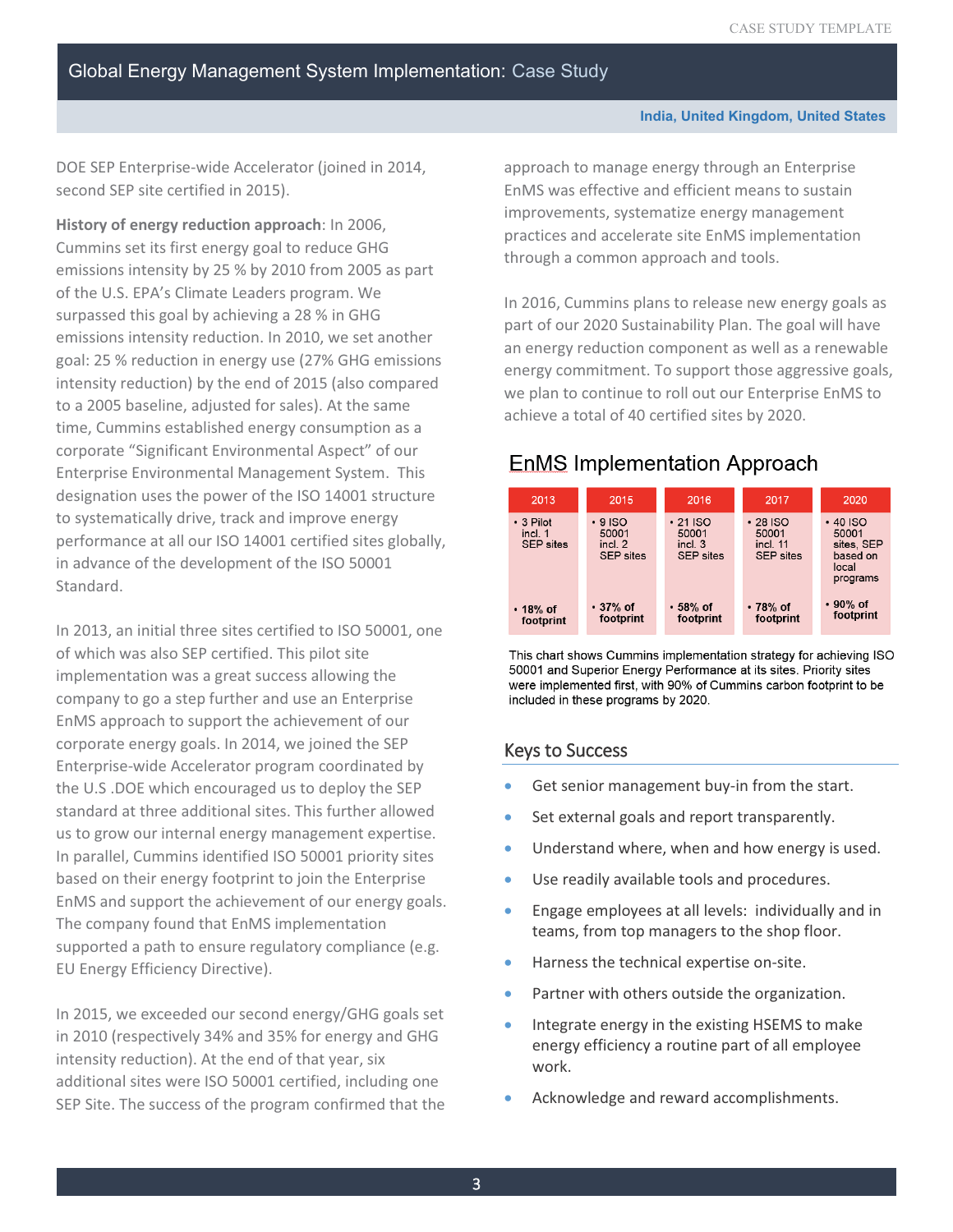## EnMS Development and Implementation

Cummins decided to build a Corporate Enterprise EnMS to support the achievement of its energy goals and ensure the sustainability of its energy management efforts in the long term.

#### **Corporate Enterprise EnMS Organization & Resources**

Cummins top management decided to manage energy through an Enterprise Energy Management System fully in line with the ISO 50001 and SEP requirements and to maximize efficiency by integrating requirements of these standards into its existing HSEMS Enterprise.

The company compiled priority sites for EnMS implementation and approved the addition of new resources at the corporate and business unit levels to support the overall program. The role of our Corporate HSEMS Manager was expanded to encompass energy management systems. Three business unit energy leader positions were created to provide energy management technical expertise and support to site EnMS implementation. Those BU resources were hired based on criteria associating management system knowledge and energy technical background.

At the site level, the success of our pilot sites helped gain leadership commitment. Their success also highlighted that a strong collaboration between the facilities and environmental departments was very important. Site EnMS ownership was strengthened by sharing responsibility for energy management between the facilities and environment groups. The EnMS roles and responsibilities at the corporate, business unit and site levels are documented and maintained in our corporate procedures to ensure consistent approach across the company, and save time in organizational decision making. At the site level, EnMS implementation is driven through cross-functional energy teams.

#### **Enterprise Energy Review and Planning**

Cummins has developed a corporate energy review tool and associated energy management procedures to drive consistency and avoid work duplication. This userfriendly tool includes a step by step approach

encompassing all the Energy Review, Energy Baseline and Energy Performance Indicators requirements. The tool contains historical energy consumption data that our sites reported in our Corporate Environmental Reporting software which has been already verified and validated by each Business Unit Environmental Leader. The Energy Balance step allows users to ensure that all energy uses have been identified and their consumption measured or estimated.

 relevancy of each variable. Some sites also used Six The Corporate Energy Review Tool allows our sites to define and adjust their baseline because it includes reliable historical energy data. Site baselines are a period of at least 12 months, generally defined prior to the beginning of energy improvements. They also identified within this tool their relevant variables, including hours worked and production ratio (e.g. equivalent engines). Based on their activities and geographical location, some also used heating/cooling degree days, outdoor temperature or testing hours. Our Energy Review Tool builds analytical graphs to check the Sigma tools or the U.S. DOE Energy Performance Indicator Tool for more in-depth energy data analysis.

All those inputs allow our sites to identify opportunities for improvement, documented and prioritized in the Energy Review Tool. Energy action plans were implemented and fully integrated within the sites' HSEMS as part of their Objectives & Targets, with progress against them reported to site and business unit top management. Our sites use an on-going "project hopper" list of ideas to compile their energy projects which are prioritized based on environmental and financial return as well as strategic other criteria.

Several of our certified Sites benefited from the Cummins energy efficiency capital plan. From 2013 – 2015, Cummins invested \$32.5 million to improve the energy efficiency of global facility equipment, infrastructure and processes (equivalent to 8% of global energy spend). Energy projects are identified through site audits conducted by Cummins energy managers, site teams and external consultants. A high level assessment is performed to estimate project costs, energy and other savings, and associated GHG reductions using the Cummins financial analysis (USIRR) tool. Results are logged in a project hopper, and the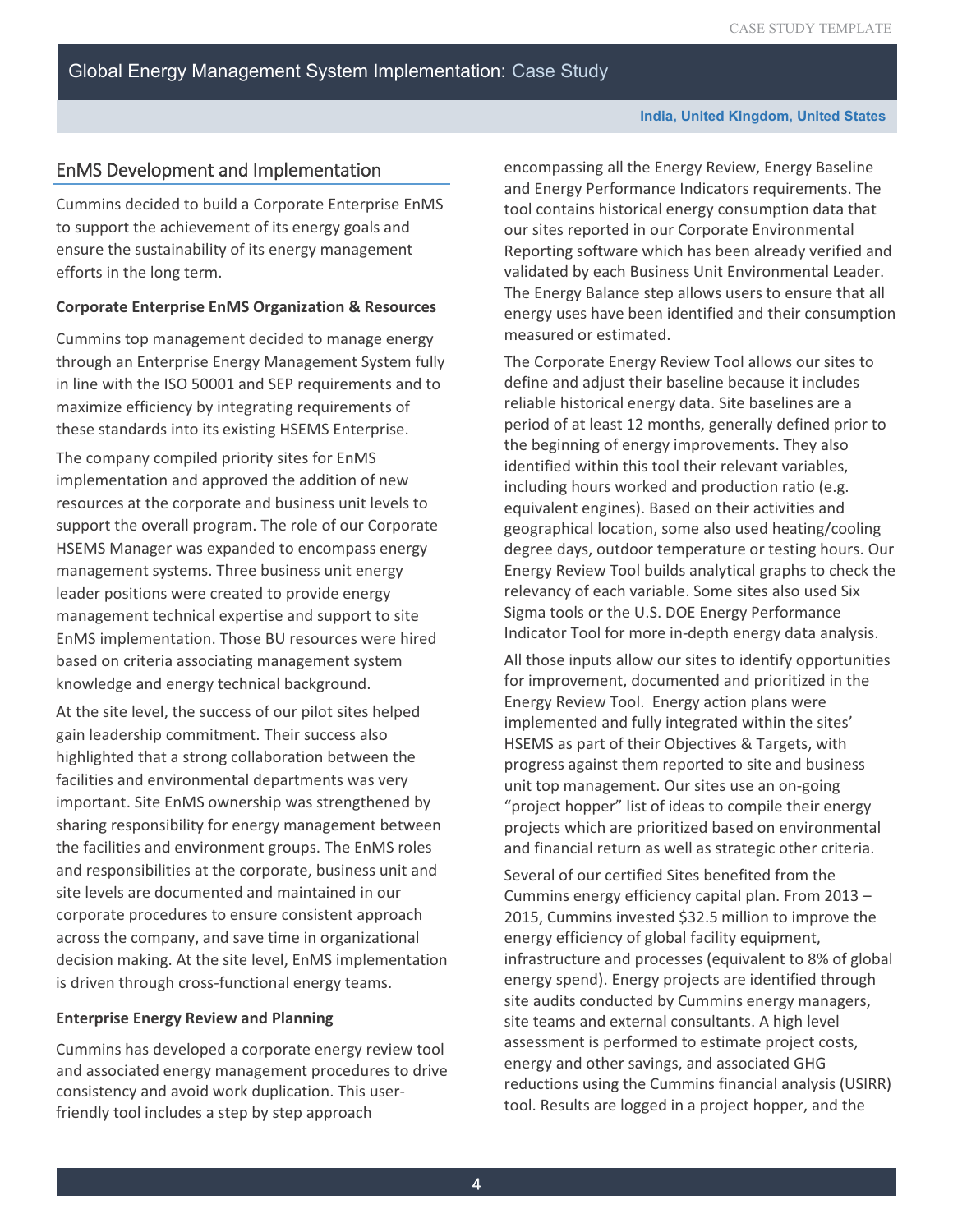**India, United Kingdom, United States** 

projects are prioritized based on environmental and financial benefits. Projects must meet the minimum criteria of a positive Net Present Value, Internal Rate of Return (IRR) of 11% or greater, and GHG reduction cost of  $\frac{2}{1000}$ /metric ton CO<sub>2</sub>e per year or demonstrate strategic value (i.e. piloting new, higher risk technologies, or showcasing Cummins products). Higher priority is given to projects with >20% IRR and  $<$ \$500/mtCO<sub>2</sub>e per year. Cumulative return on investment for 2013 – 2015 was 33% IRR, with a GHG reduction total of 76,500 mtCO<sub>2</sub>e per year.

 Sites have reported an average duration of 12 months for ISO 50001 and 20 months for SEP implementation.

### **Energy Expertise, Training and Communication**

Energy Management at Cummins includes more than capital investment projects. Since 2009, we have deployed energy management skills and low-cost/nocost improvements across our global facilities through our Energy Champion program, which has nearly 400 Cummins Energy Champions in US, Europe, India, China, Mexico and Brazil. Our Energy Champions take intensive training over a week to become professionals in improving energy efficiency. They lead site Energy Teams, conduct energy efficiency assessments (Treasure hunts), Unplugged Challenges, Kaizen projects and leverage energy management cultural shift at our Sites. In addition, they act as energy subject matter experts and provide the necessary expertise to support the roll-out, development and continuous improvement of their Site EnMS.

# *"As with everything at Cummins, we only achieve our goals through employee ingenuity and engagement"*

— Mark Dhennin, Director, Energy & Environment Cummins Inc.



Also, our Enterprise approach includes an auditor certification and audit reciprocity program, in addition to the external audits conducted by our certification body. Our company auditors strenghten their energy

 company auditors participated in ISO 50001 / ISO 50001 management technical skills, share best practices, and leverage successful programs used at other sites when auditing their peers. Over the last three years, 106 and SEP training sessions in the US, UK, India and China to support the growth of our EnMS Enterprise.

 internal audits with Cummins co-auditors to mentor Selected business unit Energy Leaders were certified as Practitioners in Energy Management Systems by the Georgia Institute of Technology. Experts from the same institute also provided support to our sites working on SEP implementation. They conducted our first EnMS them. As a result of those internal audit coaching sessions, our EnMS internal audits are now conducted solely by company auditors.

Our sites have approached the important element of employee engagement in many ways: raising awareness through regular communications at all levels promptly; providing prompt feedback to employees to follow-up on their suggestions; making complicated energy data analysis easy to understand; setting monthly environmental meetings; providing tips on how employees can reduce their domestic energy spend; and participating in community energy efficiency improvement work.

#### **Cummins Energy Tools & Resources**

Cummins has created common tools to support consistent and efficient global EnMS implementation.

The main tools used by our Sites are:

- Corporate procedures and shared best practices,

- Corporate Energy Review Tool: a key aspect to ensure a common approach to organizing site energy data and allows to document conformance to multiple clauses of the standard in one document,

- Corporate ISO 50001 Implementation Toolkit which includes four sections: 1) analysis of the ISO 50001 requirements; 2) comparison with ISO 14001; 3) practical steps to ensure compliance; 4) examples of tools and procedures from Cummins pilot sites and the US DOE ISO 50001 guide.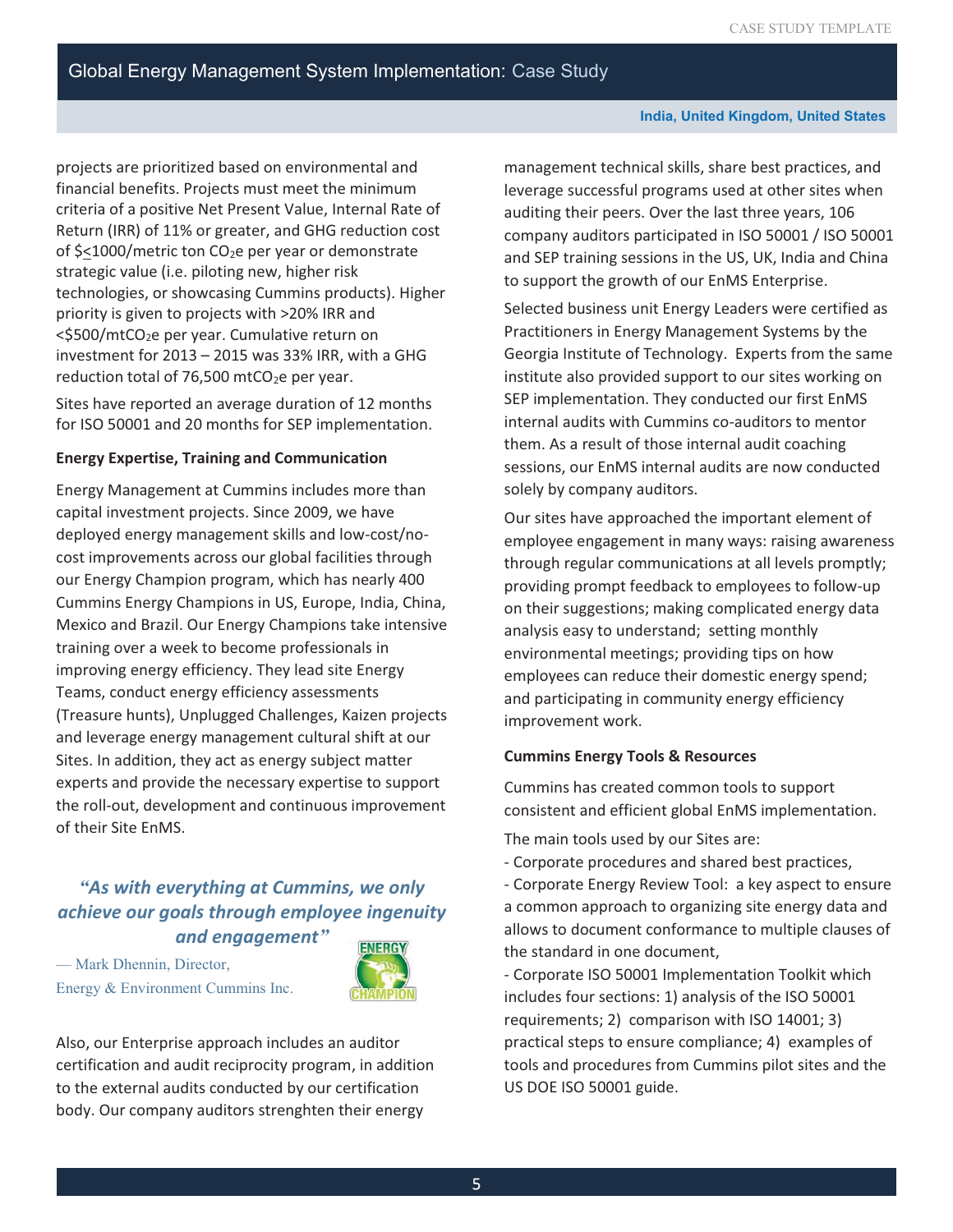Sites use other tools to measure and verify their energy performance, including a Cummins Energy Balance Tool or the US DOE Energy Performance Indicator Tool. These tools use data from utility bills, meters, submeters and building management systems from selected sites.

Regional training sessions and coaching calls explain the use and the content of the Corporate ISO 50001 Toolkit and Energy Review Tool so that all sites working on their ISO 50001 implementation can ask questions, share best practices and get lessons learnt from the internal and external audits conducted at other sites. Our sites working on SEP also benefited from coaching calls provided by the Georgia Tech experts. On-site expertise is available to analyze and verify data through our Energy and Six Sigma Teams.

#### **Cummins Corporate Enterprise EnMS Timeline**



## **Operational Controls Maintenance and Energy Performance Sustainability**

Sites use several approaches to maintain operational controls and sustain energy performance. They maintain employee engagement by planning regular energy management refresher sessions. EnMS roles are continually refined and clarity improved with regular communications to all levels in order to keep all updated and in line with program changes. On the floor, energy related operational controls such as work instructions have been documented and integrated within our Preventive Maintenance software so that they become part of our daily operations. In addition,

energy has been added to our site Management of Change procedures to ensure continuity over time. Energy performance is at all levels so any gaps or deviation in energy performance can be discussed and addressed before it becomes significant.

## **Energy Performance Improvement Verification & Validation**

 to monitor Energy performance by following up on their versus expected energy consumption. Many sites also The Corporate Energy Review Tool is used by our sites Significant Energy Users, relevant variables, Energy Performance Indicators and evaluating their actual use their building management system to analyze the energy consumption data in real time and evaluate energy performance. The Site Management Review process monitors the effectiveness of action plans in achieving sites energy objectives and targets.

 audit reciprocity program to validate its energy Cummins Enterprise EnMS is supported by an internal performance improvement. Our internal auditors conduct pre-assessment audits to ensure site readiness before the external certification audit and internal surveillance audits on a yearly basis. To do this, we use our own EnMS Internal Audit Tool, which was designed as a checklist addressing all ISO 50001 clauses and Cummins' additional related requirements. This allows us to ensure that our internal auditors conduct their audit in a consistent way throughout our sites. The tool gives a final score, which is broken down by section of the ISO 50001 Standard which allows us to compare the overall scores globally and identify areas of weakness and strength. Our sites in the UK have also been audited by a Cummins auditor certified as Energy Savings Opportunity Scheme (ESOS) Assessor to be in compliance with the UK transposition of the EU Energy Efficiency directive.

#### **Business Benefits**

Implementing an EnMS through our Corporate Enterprise approach has not only resulted in savings in cost, energy and  $CO<sub>2</sub>$  but has established the company an energy leader among its peers. The EnMS implemented at nine of our sites has led us to achieve a combined energy performance improvement of 20.25%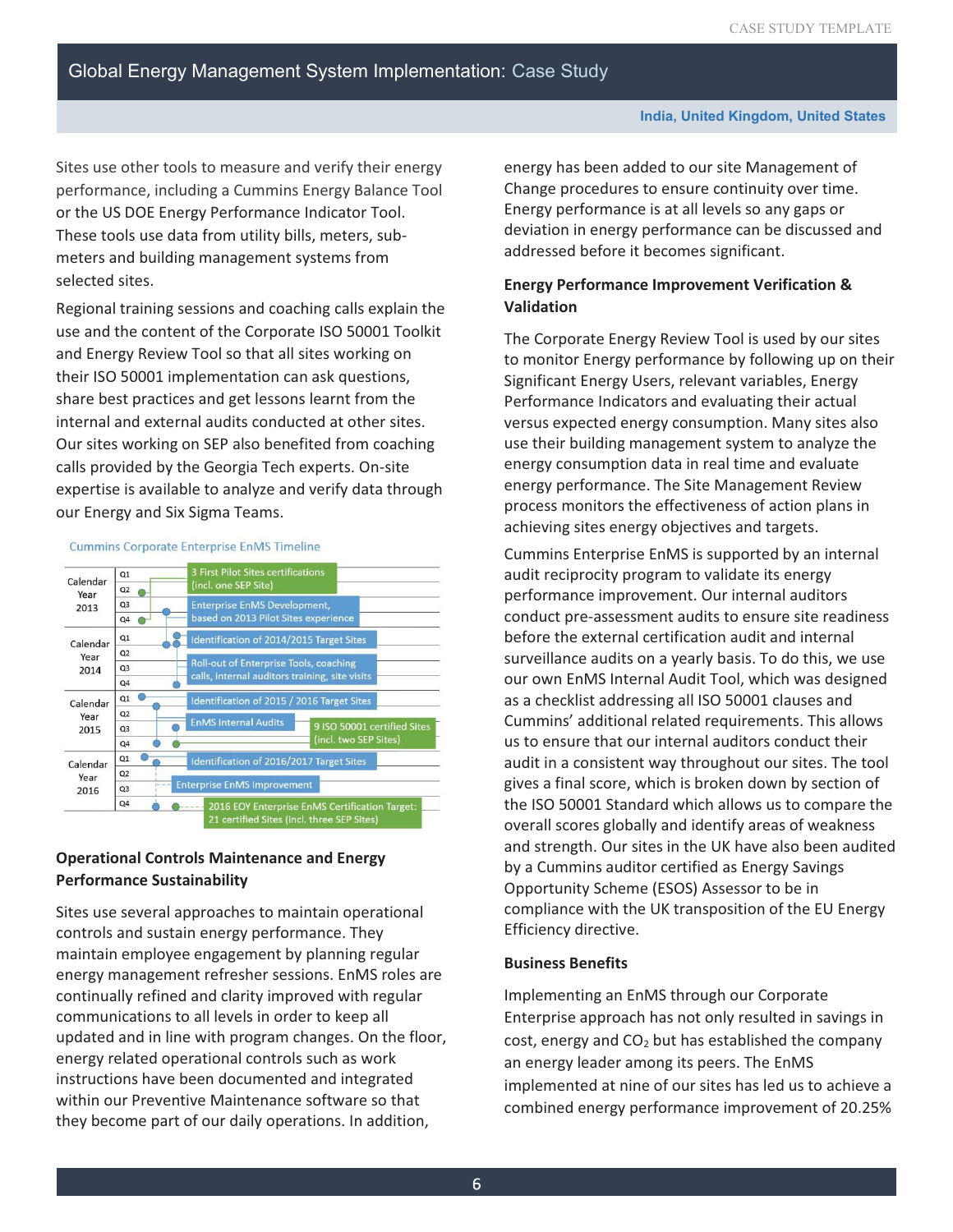**India, United Kingdom, United States** 

# Global Energy Management System Implementation: Case Study

by 2015 from a 2010 baseline and save annually a total of \$3,541,365 and 352,434 MMBTU, which represent 39,740 metric tons of  $CO<sub>2</sub>e$  reduction. Our reputation as a good environmental steward has led us to be invited to participate in programs such as the Better Building Better Plant Program (US DOE) or the North American Energy Management Pilot Program (Commission for Environmental Cooperation) for three of our Sites based in Mexico. Those programs help us accelerate energy and cost savings, reduce GHG emissions and drive progress towards our Corporate environmental and energy Goals. The company has also been recognized on the Dow Jones Sustainability Index for the last ten years as well as a Greenbiz "Decoupling Leader" within a list of 34 companies among the largest 4000 global companies, for continued reductions in environmental footprint while experiencing business expansion.

# *"The energy management system put real savings and dollar values on routine work, not just large projects"*

—Cummins Technical Center Test Operations Maintenance

#### **Cost-benefit Analysis**

Our nine sites spent a total of \$1,405,600 to implement their Energy Management System and reported a total annual operational energy savings related to EnMS efforts of \$1,428,900, resulting in a payback of 11.8 months. What has been very encouraging is the improved payback from the first three sites (18.4 months) to the 8.4 month payback for the 2015 sites.

 Managers. This great result is now used as our internal The most recent sites benefited from our Enterprise approach: using existing Corporate documentation and tools (such as the Energy Review Tool), partnered with other sites to share best practices, lowered their internal and external audit costs and received technical expertise from our BU Energy Leaders and Enterprise business case to highlight the importance of EnMS implementation at additional Sites.



#### Costs and Benefits of Enterprise EnMS Implementation

## Lessons Learned

Our 2013 pilot site experience was used as baseline to build tools, processes and procedures into our Corporate EnMS. We also used Six Sigma tools such as customer interviews to gather feedback and ideas for improvement. In addition, we compiled all findings from our internal and external audits. We are now in the process of updating our corporate procedures and tools (Energy Review Tool, ISO 50001 Implementation Toolkit) to make implementation of the Cummins EnMS even easier at our new target sites. Our EnMS implementation also required the close collaboration with our Facilities organization and their company infrastructure expertise. This collaboration represents a model for the engagement of other functions necessary for a program's success at the company.

The following summarizes important lessons Cummins has learned in its energy management journey.

**Data Analysis:** The new ISO 50001 energy review process was a challenge reported by almost all our sites. They found value in spending time to analyze energy consumption data (preferably in small groups), which required a focused effort. Understanding where and when the site energy is consumed was a key to success